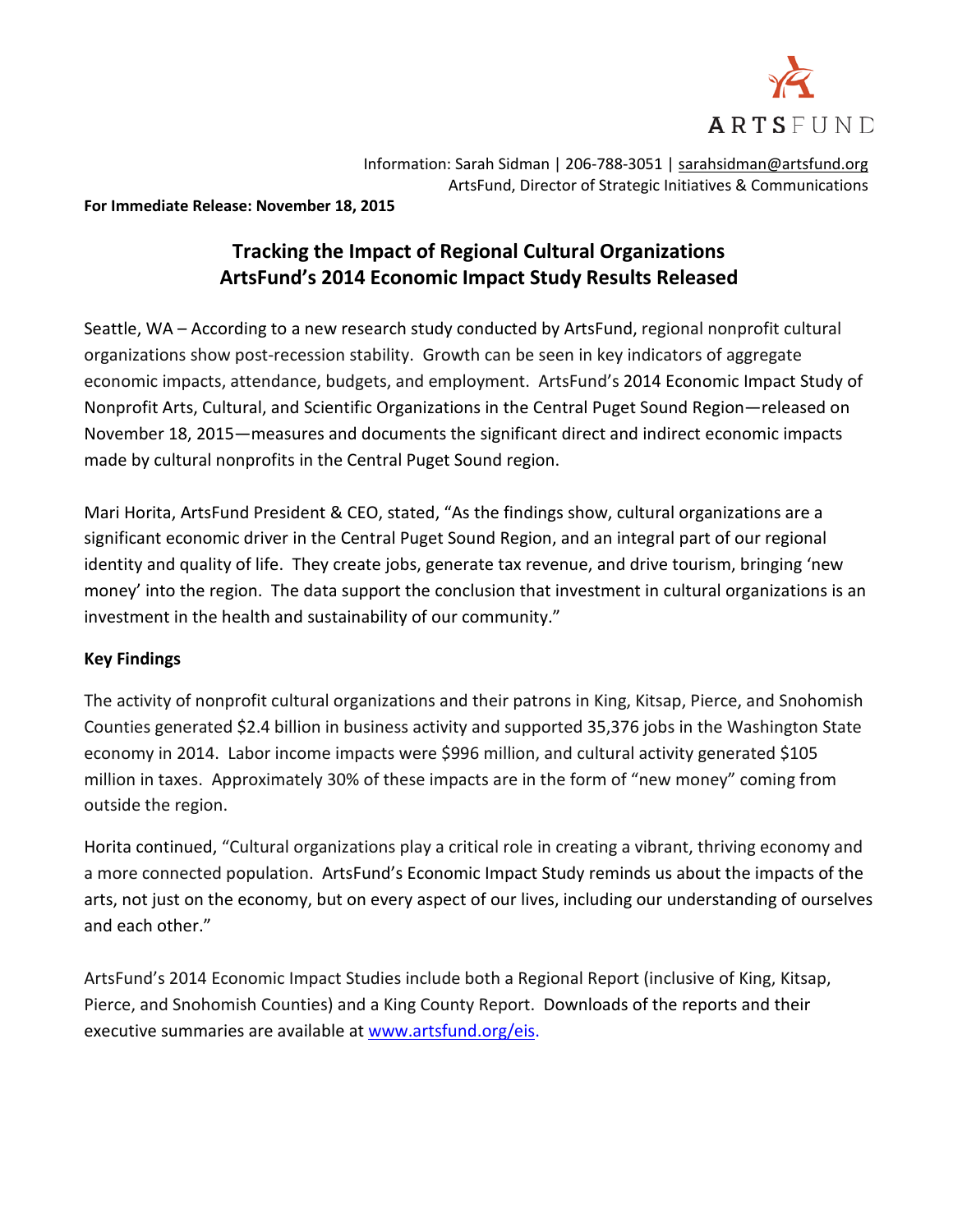# **Study Partners**

Funding support for the 2014 Economic Impact Study was provided by: The Seattle Foundation, King County, 4Culture, Bank of America, Safeco Insurance, Visit Seattle, the Nesholm Family Foundation, Seattle Office of Arts & Culture, and Amazon.

The study is authored by Professor William Beyers of the University of Washington with research collaboration with GMA Research Corporation.

# **Scope of the Study**

The study results, drawn from the 2014 calendar year, reflect data collected by 313 nonprofit cultural organizations with budgets of \$35,000 or more in King, Kitsap, Pierce, and Snohomish Counties, as well as patron data from over 3,500 patrons. Disciplines included are: Arts Service Organizations, Dance, Festival and Interdisciplinary, Heritage, Music, Science, Theatre, and Visual Arts. This is ArtsFund's fifth in a series of Economic Impact Study analyses since 1992.

#### **Income and Expenses**

In fiscal year 2014, the total income of nonprofit cultural organizations in the Central Puget Sound region was \$512.9 million. Earned income from ticket sales, tuitions and workshops, retail sales, and other sources accounted for 56% of the total revenue, with contributed income making up 44%. Total aggregate expenditures by cultural organizations were \$496.4 million, 93% of which was spent in the local economy. This delicate balance of income and expenses shows that continued support from all sectors of the community remains critical.

#### **Attendance**

Annual admissions in 2014 totaled 13.4 million visits, nearly three and one half times the population of the four counties. Of these admissions, 1.2 million were visits by K-12 students. The study documents noticeable growth in the amount of free access provided by cultural organizations, with 42% of admissions being free or discounted.

#### **New Money & Cultural Tourism**

Approximately 30% of sales impacts and 28% of labor income impacts came from funding sources and patrons outside the four county region. These impacts are considered "new money" – funds that come here only due to the activities of local cultural organizations. Patrons are responsible for 75% of these new money impacts, showing the role of cultural tourism as an economic driver.